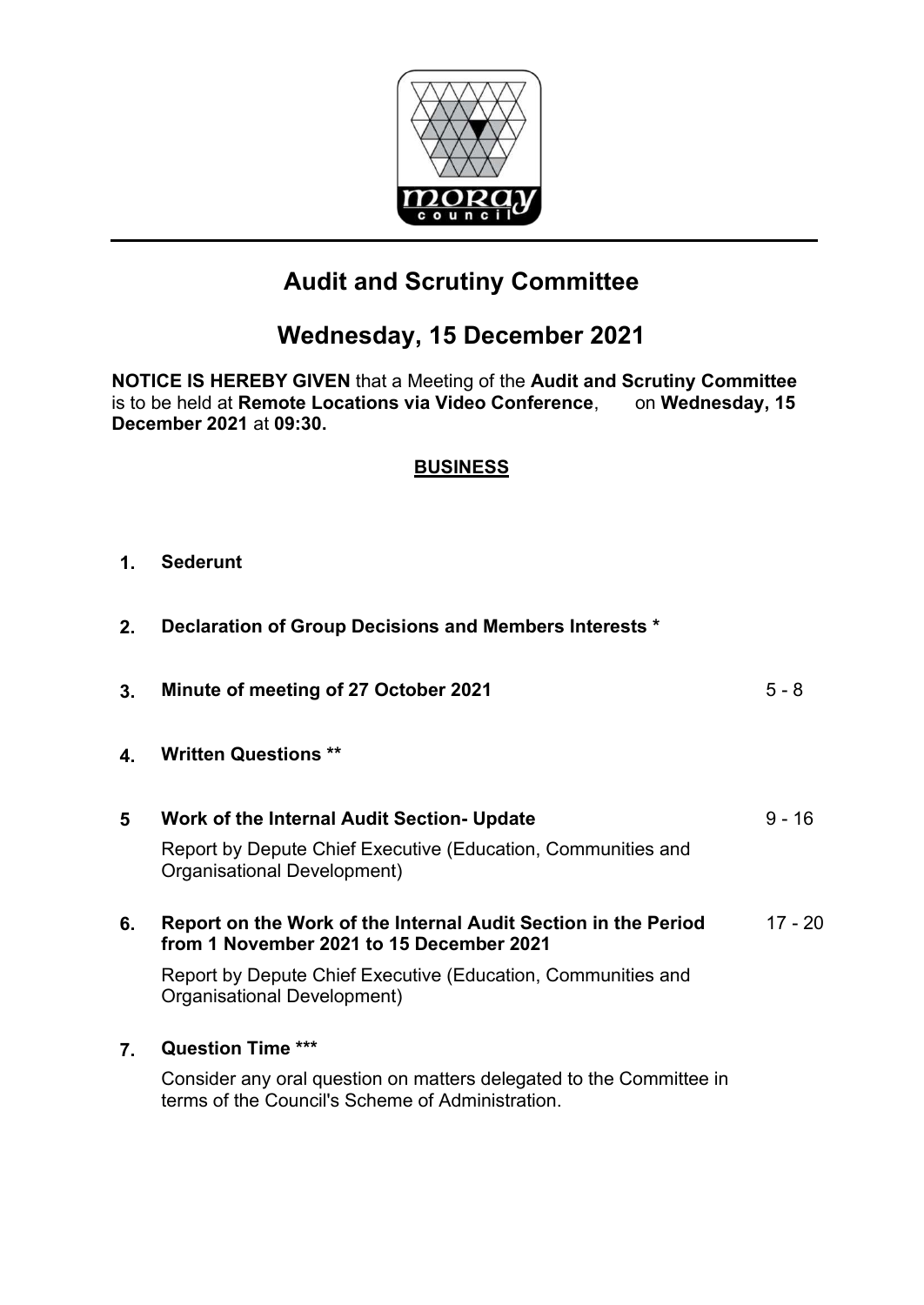#### **Summary of Audit and Scrutiny Committee functions:**

**Audit Functions** - Consider reports from the Council's internal auditor & Audit Scotland concerning Council Functions.

**Scrutiny Functions** - Scrutinising the policies of the Council and their effectiveness in meeting the action plans of the Council as set out in the Corporate Development Plan and evaluating the actions of Committees in implementing the action plans set out in the Corporate Development Plan.

**Performance Monitoring** - To receive reports on the performance of and trends within all of the Council's services in terms of service standards and performance information.

**Standards -** To ensure that the highest standards of probity and public accountability are demonstrated.

**Moray Council Committee meetings are currently being held virtually due to Covid-19. If you wish to watch the webcast of the meeting please go to: [http://www.moray.gov.uk/moray\\_standard/page\\_43661.html](http://www.moray.gov.uk/moray_standard/page_43661.html) to watch the meeting live.**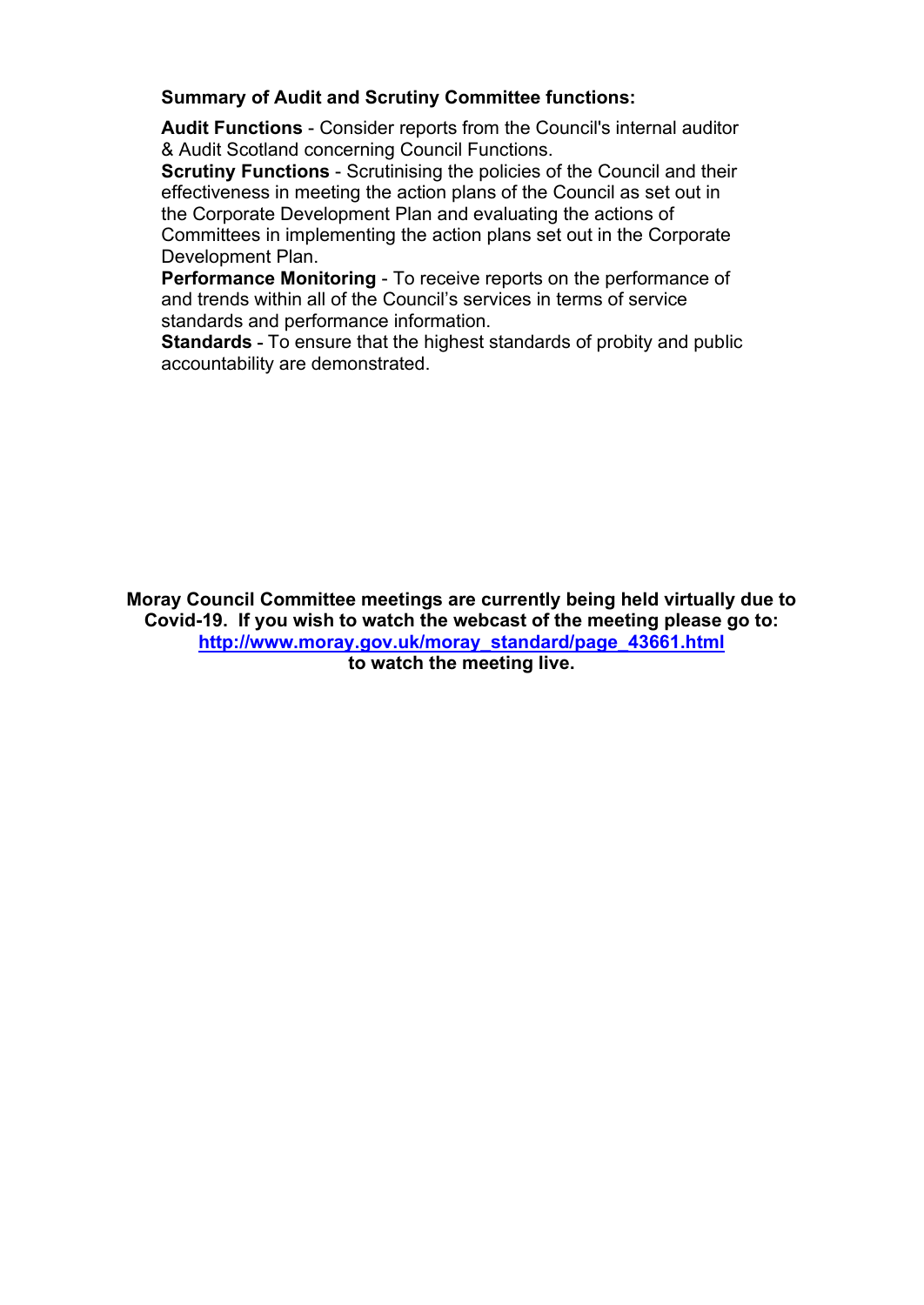- **\* Declaration of Group Decisions and Members Interests** The Chair of the meeting shall seek declarations from any individual or political group at the beginning of a meeting whether any prior decision has been reached on how the individual or members of the group will vote on any item(s) of business on the Agenda, and if so on which item(s). A prior decision shall be one that the individual or the group deems to be mandatory on the individual or the group members such that the individual or the group members will be subject to sanctions should they not vote in accordance with the prior decision. Any such prior decisions will be recorded in the Minute of the meeting.
- \*\* **Written Questions** Any Member can put one written question about any relevant and competent business within the specified remits not already on the agenda, to the Chair provided it is received by the Proper Officer or Committee Services by 12 noon two working days prior to the day of the meeting. A copy of any written answer provided by the Chair will be tabled at the start of the relevant section of the meeting. The Member who has put the question may, after the answer has been given, ask one supplementary question directly related to the subject matter, but no discussion will be allowed.

No supplementary question can be put or answered more than 10 minutes after the Council has started on the relevant item of business, except with the consent of the Chair. If a Member does not have the opportunity to put a supplementary question because no time remains, then he or she can submit it in writing to the Proper Officer who will arrange for a written answer to be provided within 7 working days.

\*\*\* **Question Time -** At each ordinary meeting of the Committee ten minutes will be allowed for Members questions when any Member of the Committee can put a question to the Chair on any business within the remit of that Section of the Committee. The Member who has put the question may, after the answer has been given, ask one supplementary question directly related to the subject matter, but no discussion will be allowed.

No supplementary question can be put or answered more than ten minutes after the Committee has started on the relevant item of business, except with the consent of the Chair. If a Member does not have the opportunity to put a supplementary question because no time remains, then he/she can submit it in writing to the proper officer who will arrange for a written answer to be provided within seven working days.